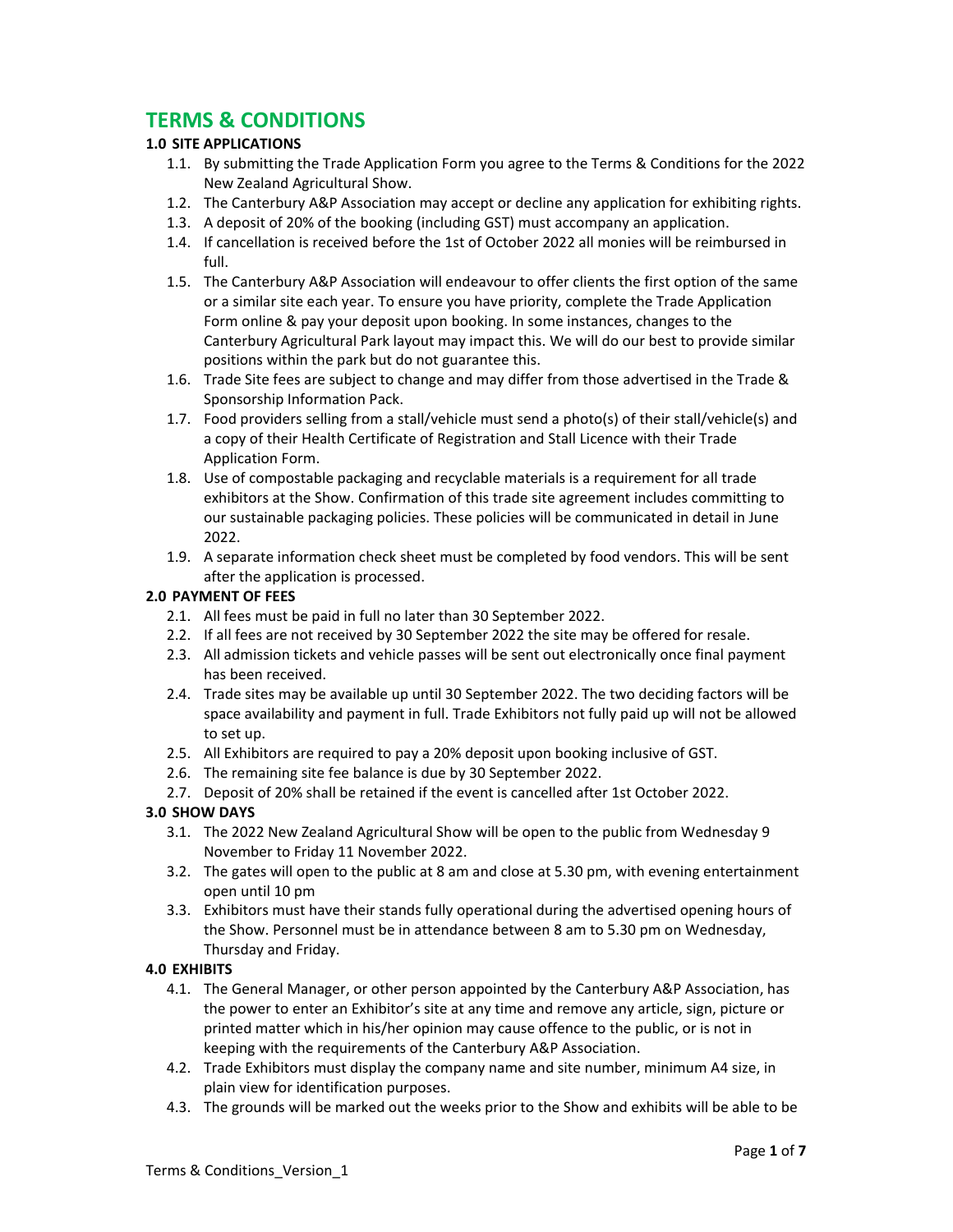set up from Wednesday 2 November 2022 for outside/uncovered sites, please note security starts on Saturday 5 November at 6 pm. All inside/covered features are available for setup from 9 am Monday 7 November 2022.

- 4.4. All displays must be set up by 7 pm Tuesday 8 November 2022 (except Retail Pavilion, Youth Agricultural Innovation and Education Pavilion, Food and Wine Pavilion sites which must be set up by 5 pm).
- 4.5. All sites will be measured using the Association's measuring wheel. This measuring wheel will be the official measurement tool for all display sites.
- 4.6. All excavations, tent pegs, etc. must be 2 metres inside all roadway curbing. All Park services (power, water and irrigation) are situated underground. Exhibitors are required to contact the Operations Manager on 03 343 3033 prior to driving any pegs or making any excavation on their sites as in many cases services are buried within the boundaries of a site. If an Exhibitor causes damage to underground services and has not checked the location of the services, with the Operations Manager, or followed instructions, they will be liable for all costs to repair the damage. An underground services map document will be available online prior to the show, for a guideline when planning your site display. There are high voltage power cables underground so please communicate to your staff the danger and requirement to liaise with event management.
- 4.7. Outdoor exhibitors must take all steps to ensure their site is returned to its original condition within 10 (ten) days following the closing of the Show. Failure to do so will result in the Exhibitor having to pay costs as per 15.4 and/or a bond being placed on the Exhibitor for subsequent events.
- 4.8. The use of amplifiers or loudspeakers by Exhibitors is at the discretion of the Canterbury A&P Association.
- 4.9. Sites within the Retail Pavilion, Food and Wine Pavilion and Education and Innovation Pavilion are partitioned; the cost of partitions is included in your site fee. Peek Display will set up the partitions in your indoor site, they can be contacted by phone on 03 339 9786 for specific requests.
- 4.10. Rubbish on Sites: standard recycling protocols have been adopted by the New Zealand Agricultural Show. Exhibitors are required to comply with recycling instructions at the event. Any Exhibitor leaving rubbish on sites will be liable for a fine of \$500 as well as the cost of removing the rubbish.
- 4.11. Exhibitors cannot distribute any printed material for their company from any location on the Showgrounds except within the boundaries of their own site unless prior permission is granted by the General Manager.
- 4.12. No animals (including dogs), except those entered in the Catalogue, part of a Trade Display or guide dogs, will be allowed on the Showgrounds. A special ticket is required.
- 4.13. Where live cattle or deer form part of a trade display the Exhibitor is responsible for:
	- a) Ensuring all stock have completed all TB testing requirements as per Animal Health Board testing regulations.
	- b) Ensuring all stock are identified in accordance with current NAIT legal requirements. For more information call 0800 624 843 or visit www.nait.co.nz.
- 4.14. Any sheep included as part of a Trade Display must include a Brucellosis Certificate with their Trade Application Form.
- 4.15. Any alpacas/llamas included as part of a Trade Display must belong to a clear TB herd where whole herd testing is performed in accordance with the AANZ Voluntary TB Scheme and must include a TB certificate with their Trade Application Form.
- 4.16. Damage caused to any pavilion, marquee or CAPA property during the Show by an Exhibitor or their display will be the responsibility of the Exhibitor. Exhibitors are to take due care in the setting up and dismantling of exhibits. If partitions are not returned in the condition in which they were delivered, Peek Display and CAPA retains the right to charge the cost of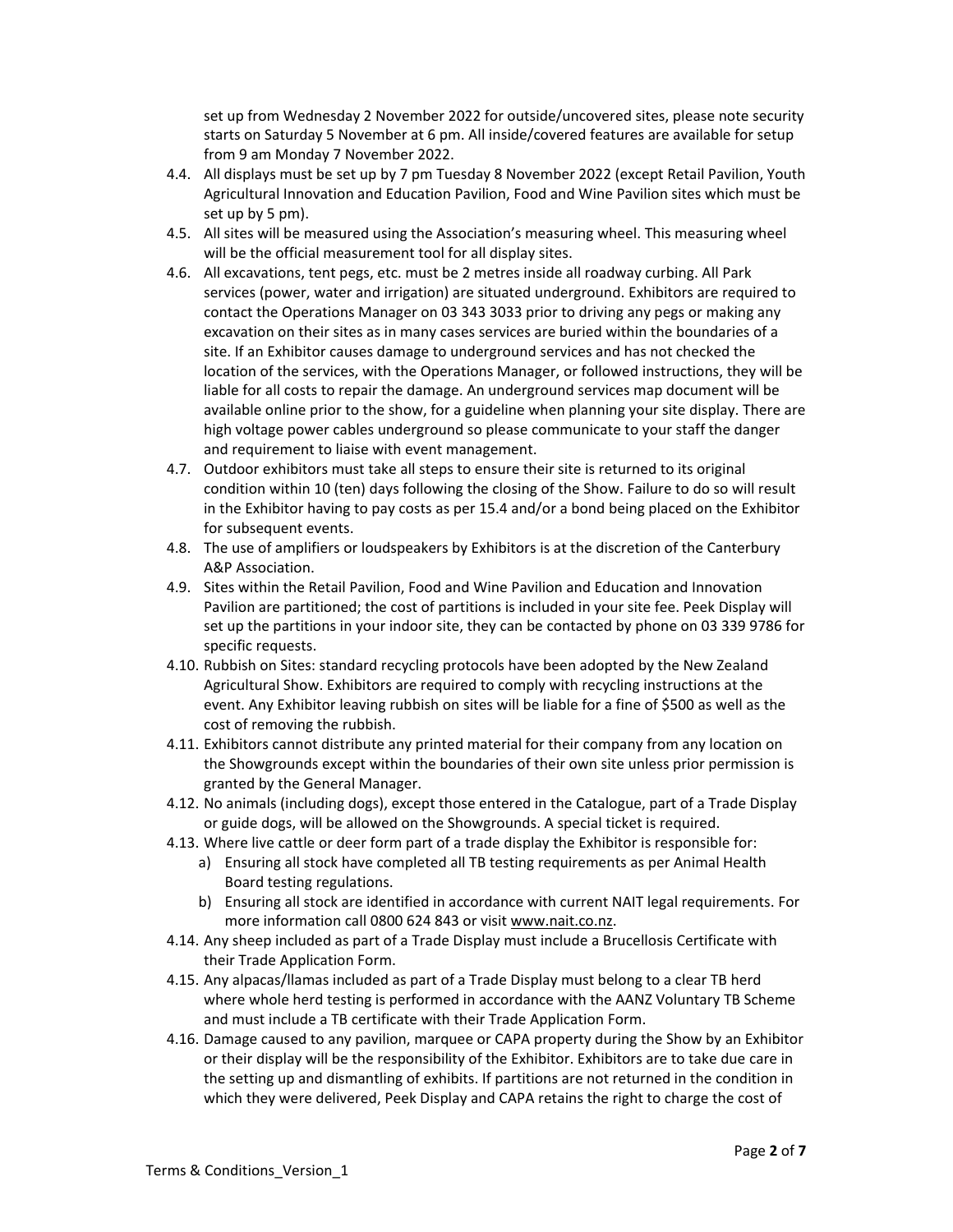repair or replacement to the Exhibitor.

4.17. Exhibitors in the covered Retail Pavilion accept the possibility there will be a wool auction run between the hours of 8 am to 2 pm on Thursday 10th November 2022 in the Southeast corner of the covered Retail Pavilion. All care will be taken by the Canterbury A&P Association to keep noise levels to a minimum during this time. The Canterbury A&P Association shall not be liable to the Exhibitor for any compensation whatsoever as a result of lost sales based on noise pollution.

# **5.0 ELECTRICITY**

- 5.1. Power is not included in site fees.
- 5.2. A link to our online Electrical Application Form and charges will be sent to you in early 2022.
- 5.3. The cost of connecting power to your site is additional and requesting this service is the responsibility of the Exhibitor and will be charged separately to your site fees.
- 5.4. Exhibitors are advised to book their site connection via our website portal before 10 September 2022.
- 5.5. All portable electrical equipment on site must have a current electrical test and tag, complying with NZS3760 wiring regulations. All catering caravans (outside food sites) must have a current electrical WOF NZS3019.

#### **6.0 INSURANCE AND SECURITY**

- 6.1. Exhibitors are advised to arrange insurance cover for their own property.
- 6.2. All Exhibitors must have public liability insurance for an amount not less than \$2,000,000 (two million dollars). Proof of this cover or an affidavit is to be produced for the Canterbury A&P Association if requested. The Canterbury A&P Association will not be responsible for any claim against or by an Exhibitor.
- 6.3. During non‐Show hours 5.30 pm to 8 am, the Park will be patrolled by security guards. This will start from Saturday 5 November 2022 at 6 pm through to Monday 14 November 2022 at 6 am inclusive (during non‐business and Show hours). During Show hours, security issues should be directed to NZ Police. Packing out on Saturday 13 and Sunday 14 November, will be through Curletts Road gate only for security reasons. Exhibitors must display a Trade Exhibitors vehicle parking pass to gain entry for pack in and pack out.
- 6.4. The Canterbury A&P Association will take all reasonable care but will not be responsible for any losses or damage incurred at this event.

# **7.0 VEHICLES**

- 7.1. Trade Exhibitors and Sponsors will be allocated vehicle parking passes as per the allocation table in the trade pack.
- 7.2. Vehicle parking passes do NOT allow parking inside the grounds. These allow for servicing of display sites through the Exhibitor Gate only prior to 7.30 am each morning and after 5.30 pm each night.
- 7.3. All service vehicles must be parked outside the security fence after 8 am daily.
- 7.4. Trade Exhibitor entry to the Showgrounds on Show Days and for the Trade Exhibitors car park through Curletts Road 2. NOTE: To gain entry to sites on Show days, Curletts Road 1 can only be used prior to 7.30 am and after 5.30 pm, unless otherwise directed by Traffic Management. Access to the Showgrounds will be subject to notification prior to the Show. Curletts Road 2 can be used anytime for access to and from the Trade Exhibitor's car park, subject to space availability.
- 7.5. Car parking is available for Trade Exhibitors and Sponsors in a designated area free of charge for the duration of the Show. \*All vehicles require a parking pass to enter.
- 7.6. No vehicles are permitted to remain inside the Show area during Show hours unless on the Exhibitors site or as part of the overall display. Failure to comply will result in the vehicle being towed at the owner's expense.
- 7.7. Ignition keys must be removed from all vehicles not actually in use within the display areas.
- 7.8. All vehicles must show their parking pass at the gate before being permitted into the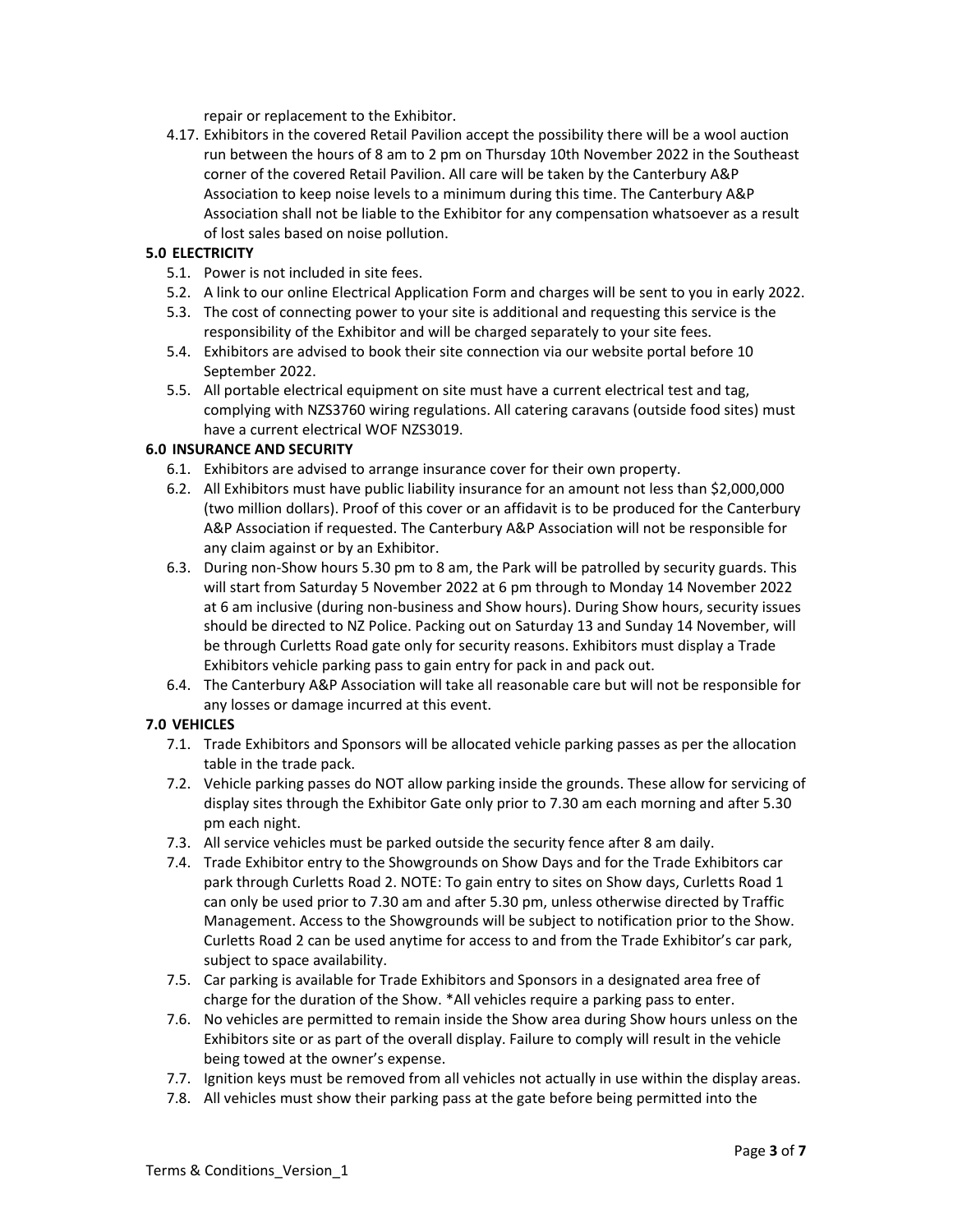showgrounds.

- 7.9. Maximum vehicle speed on roads in the Showgrounds during the Show is 5km/h. All roads within the Showgrounds are for pedestrian access. Vehicles must give way and drive with extreme caution.
- 7.10. Public safety is paramount No unauthorised vehicles to be driven inside the perimeter fence between 8 am and 5.30 pm during Show days.

#### **8.0 EXHIBITOR ADMISSION**

- 8.1. Admission of Exhibitors through gates on Show days requires an Exhibitor Pass.
- 8.2. Tickets will be allocated after full payment of fees. For allocation refer to the table Trade and Sponsorship Information pack.
- 8.3. Additional Exhibitor Passes may be purchased at a discounted price of \$20 per 1‐Day or \$50 per 3‐Day Exhibitor Pass (these ticket prices are GST inclusive).

#### **9.0 HEALTH AND SAFETY**

- 9.1. The Canterbury A&P Association is continually reviewing its Health and Safety plan and reserves the right to change any terms relating to Health and Safety during the year. All exhibitors will be notified if the Association does so.
- 9.2. Trade Exhibitors must follow the instructions of Show Officials and Marshals.
- 9.3. Trade Exhibitors must comply with local body bylaws and requirements and Acts of Parliament (including OSH Act and its amendments), which govern the erection of structures, sale of liquor, the display and/or sale of machinery, vehicles and/or other products or goods of the Exhibitors and Aviation Safety Regulations. Trade Exhibitors are responsible for preparing and monitoring a Health and Safety audit of their site by identifying, isolating or managing any potential hazards for staff, volunteers, contractors and the public.
- 9.4. Trade Exhibitors are responsible for briefing all staff and volunteers working on their site regarding the Health and Safety planning and monitoring of their site.
- 9.5. Trade Exhibitors are required to have a suitable, approved fire extinguisher on their stand at all times if flammable materials are present.
- 9.6. Any Exhibitor using flammable liquids in their Exhibit must seek approval in writing from the Sales Manager at the Canterbury A&P Association office prior to The Show commencing.
- 9.7. All Trade Exhibitors using a heating appliance or apparatus must provide an appropriate non‐flammable separation area of at least two metres wide between the public and the apparatus.
- 9.8. There is to be NO SMOKING inside any Marquees, Pavilions or Showgrounds buildings.
- 9.9. No Trade Exhibitor shall install or maintain any LPG container greater than 15kg without having a Certified Gasfitters Certificate. All compressed gas cylinders must be secured against tipping and must have snap couplings.
- 9.10. Each Trade Exhibitor must keep all display equipment and signs within their allocated site boundaries.
- 9.11. All tent and marquee pegs must be covered with sandbags or shrubs, as must other dangerous spikes, protruding objects etc.
- 9.12. The General Manager reserves the right to order immediate removal from the Showgrounds of any Exhibits he/she considers dangerous, offensive or unmanageable.
- 9.13. Trade Exhibitors must ensure that they keep walkways clear and that no dangerous equipment or chemicals are accessible to the public.
- 9.14. Trade Exhibitors are reminded that no Exhibits shall be removed from the Showgrounds until after 5.30 pm on Friday 11 November 2022. Vehicles must not be driven inside the exhibiting area between 8 am and 5.30 pm any day of the Show.
- 9.15. First Aid: First aid stations are located by the Main Arena, Canterbury A&P Association office, Isaac Arena and other areas throughout the showgrounds. Please familiarise yourself with the Showgrounds site map.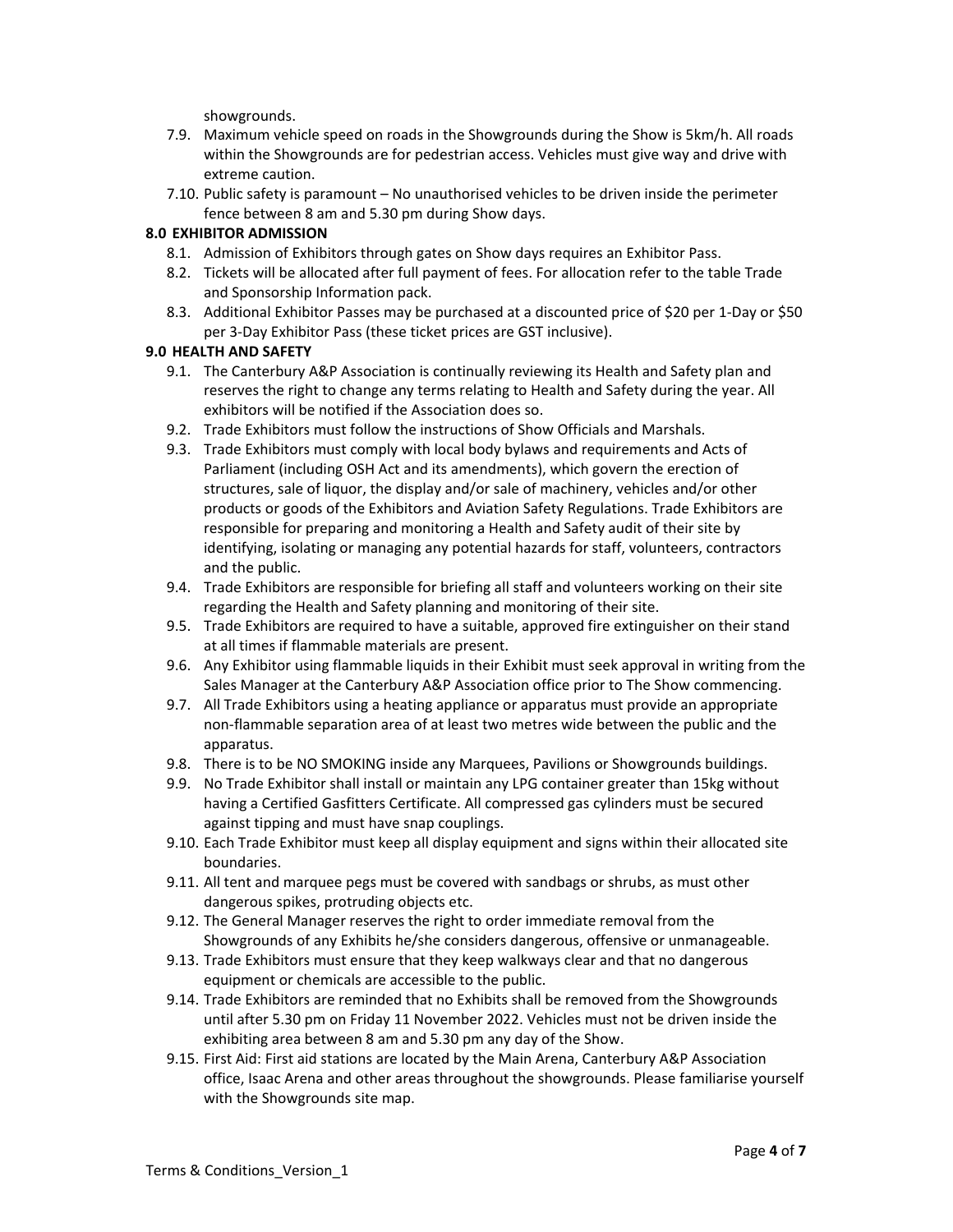- 9.16. Accidents and hazards must be reported to the General Manager at the Canterbury A&P Association office.
- 9.17. Any Trade Exhibitor providing their own marquee over 100sqm or any structure over 100sqm is required to have a building permit. Marquees erected by Christchurch City Council approved suppliers can be included at a fee in the overall Temporary Building Permit lodged by the Canterbury A&P Association provided we are advised prior to 31 August 2022. A diagram showing the position of the marquee on the site is required. The diagram must be supplied with the Trade Application Form for repeat bookings or prior to the application being lodged with the Christchurch City Council on 5 September 2022. Please tick the box on the application form to indicate if your marquee is over 100sqm and who will erect the structure. For structures, specifications must be included.

#### **10.0 ALCOHOL AND CORPORATE HOSPITALITY SITES**

- 10.1. Under the Sale of Liquor Act Trade Exhibitors selling alcohol from their sites are required to make an individual application for a special licence from the District Alcohol Licensing Agency at least 20 working days prior to the Show. Information and application forms are available at www.ccc.govt.nz or from the Sales Manager. Exhibitors hosting on corporate hospitality sites do not require a Special Licence unless you are selling tickets to an event on your site, where alcohol is provided.
- 10.2. The Canterbury A&P Association reserves the right to restrict beer, RTD & cider sales to specific brands as determined by any signed sponsorship agreements.
- 10.3. On‐site catering requirements for your site can be met by the Official Show Caterer. Contact the Trade & Sponsorship Manager for details.

#### **11.0 FOOD AND FROZEN CONFECTIONARY**

- 11.1. The sale of food or confectionary lines, other than from approved outlets, is prohibited.
- 11.2. If you are preparing and selling food at the Show you will require a Christchurch City Council Food Licence. Information is available at CCC Environmental Health Ph 03 941 8927.
- 11.3. The Canterbury A&P Association reserves the right to restrict food vendors and exhibitors from selling or distributing any frozen confectionery/slushies/ice cream product in accordance with any signed sponsorship agreement.

#### **12.0 RAFFLE TICKETS AND SILLY STRING**

- 12.1. Raffle tickets can be sold by not-for-profit organisations as long as it is done from their site and prior approval has been sought from the Canterbury A&P Association in writing.
- 12.2. Silly String (plastic string sprayed from an aerosol can) is prohibited at the New Zealand Agricultural Show.

# **13.0 ADVERTISING**

- 13.1. Sponsorship opportunities exist for Exhibitors and can be negotiated by contacting the Trade & Sponsorship Manager at Canterbury A&P Association.
- 13.2. Advertising opportunities exist for Exhibitors and can be negotiated by contacting the Trade & Sponsorship Manager at the Canterbury A&P Association.
- 13.3. All Trade Exhibitors will be forwarded information on any newspaper feature/supplements; contact for advertising will be made directly from the publication.

#### **14.0 USE OF EXHIBITOR INFORMATION**

- 14.1. By completing a Trade Application Form the Exhibitor agrees and the Canterbury A&P Association acknowledges that:
	- a) Exhibitor information details can be shown as part of The New Zealand Agricultural Show information.
	- b) Exhibitor details can be made available to the media for use in compiling the Show newspaper/online supplements, for human interest stories, as well as for programme preparation and for the Canterbury A&P Association to use in promotional and educational material about the Show.
	- c) Exhibitor details can be made available to nominated companies that have exhibit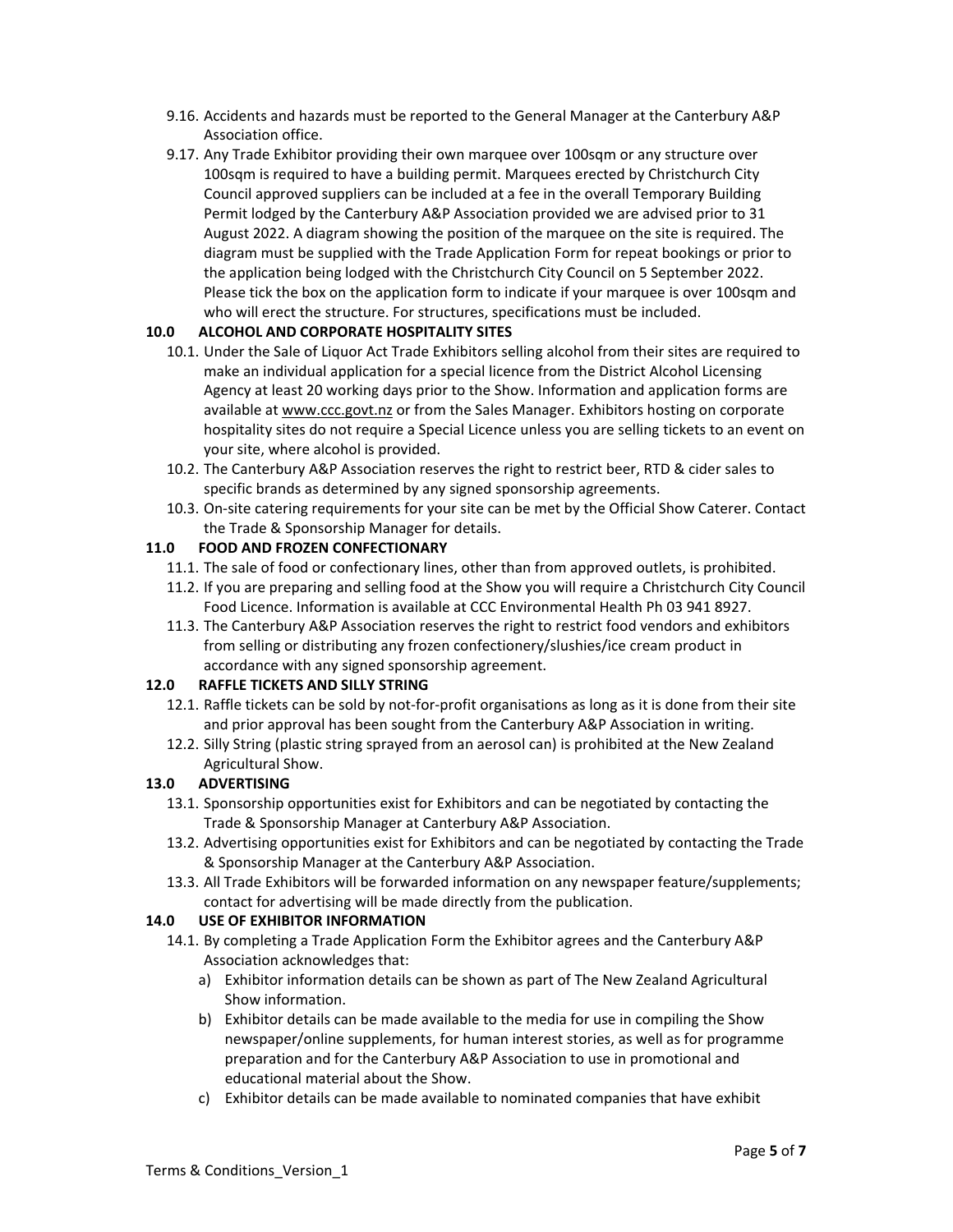resource materials provided the Canterbury A&P Association believes them to be reputable.

d) Exhibitor and company details are given to the Canterbury A&P Association on the Trade Application Form and will be directly transferred and used as the company listing in the Trade Exhibitors listing. Exhibitors should clearly indicate any information that is not for publication.

# **15.0 REMOVAL OF TRADE EXHIBITS**

- 15.1. Dismantling of sites may take place any time after 5.30 pm Friday 11 November 2022 once the Show is closed to visitors. On Saturday 12 and Sunday 13 November 2022, Curletts Road is the only entrance and exit gate for security reasons. This decision is to minimise risk for Trade Exhibitors.
- 15.2. Displays must be completely removed from the outdoor sites by 12 pm, on 21 November 2022. (Perimeter security outside of Show hours finishes at 6 am on Monday 15 November 2022).
- 15.3. Trade Exhibitors in Pavilions i.e., Retail, Wine and Food and Innovation & Education must have all displays removed by 12 noon on Saturday 12 November 2022.
- 15.4. Exhibitors whose items remain on the property at the end of 10 (ten) days from the closing of the Show will be liable for any costs incurred (legal or otherwise), plus a storage fee of \$50+GST per day until the items are removed from the Showgrounds.
- 15.5. Any contamination or damage to sites caused by Exhibitors will be the responsibility of the Exhibitor to rectify.

# **16.0 CANCELLATION**

- 16.1. In the event the Canterbury A&P Association finds it necessary to cancel or postpone the Show, this contract will cease to operate upon notice to that effect, signed by the General Manager, being served on the Exhibitor in any of the following ways; Posting to the address listed on the Trade Application Form, emailing to the contact listed or by handing or offering it to any person, who appears or is thought by the General Manager to be, an agent or employee of the Exhibitor.
- 16.2. The Canterbury A&P Association shall not be liable to the Exhibitor for any compensation whatsoever as a result of the cancellation or postponement of the Show.
- 16.3. Money refunded to Exhibitors as a result of cancellation or postponement will be at the discretion of the Canterbury A&P Association.
- 16.4. In the event the Canterbury A&P Association finds it necessary to cancel or postpone the Show before the 1st of October 2022 all monies will be reimbursed in full. A deposit of 20% shall be retained if the event is cancelled after the  $1<sup>st</sup>$  of October 2022.

# **17.0 EXHIBITOR CANCELLATIONS**

- 17.1. If an Exhibitor should cancel the contract or terminate a site booking:
	- a) Within the 120‐day time period prior to the New Zealand Agricultural Show commencing The Canterbury A&P Association shall retain all monies received and seek all monies owed in relation to the full value of this agreement. This 120-day period will commence on 14 July 2022, any cancellations received on this date and thereafter will receive no refund.
	- b) Outside of the 120 day period, (being prior to 14 July 2022), from The New Zealand Agricultural Show, commencing, you may make an application to the Board of the Canterbury A&P Association for a refund (notwithstanding the deposit which shall not be refunded in any circumstances) and any refund of the balance (but not the deposit, which shall be retained by the Canterbury A&P Association to defray expenses) shall be at the absolute and sole discretion of the Canterbury A&P Association.
- 17.2. The Canterbury A&P Association has the right to cancel this contract and retain any monies paid and seek all monies owed in relation to this contract if the Exhibitor:
	- a) Infringes any of the exhibiting conditions, and/or